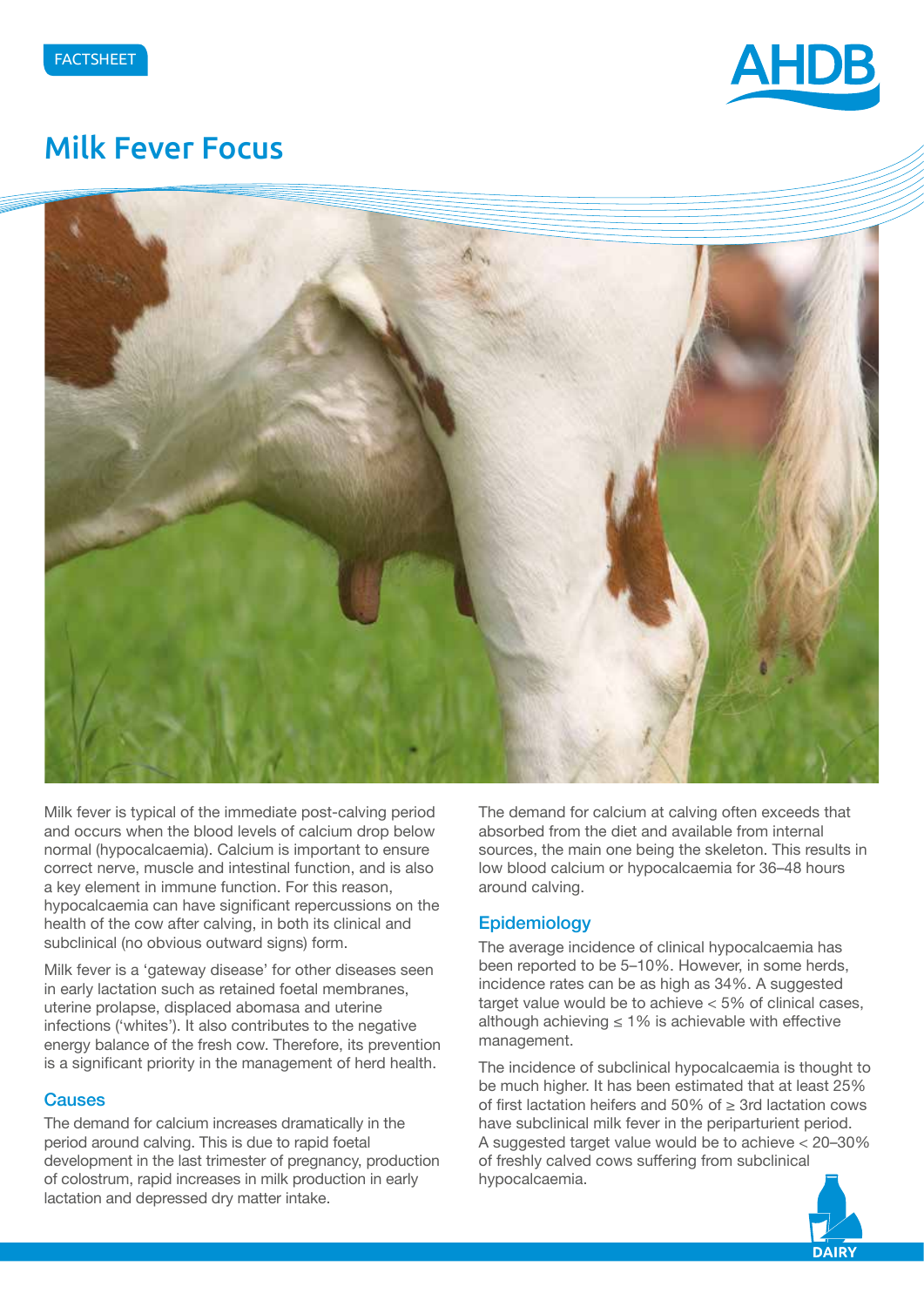### Risk factors

- Increasing parity presents a risk for milk fever, especially beyond the 3rd lactation. The incidence increases by 9% each additional lactation after 1st calving
- Certain breeds (Jersey and other Channel Island breeds) are known to present a particular risk
- Certain familial lines will be more prone to suffering from milk fever. Heritability estimates for milk fever are believed to be low (0.07–0.18)
- High BCS at calving  $(≥ 4)$
- Prepartum diet mineral composition
	- Too high calcium intake (>50g/day): prepartum requirements are low and when cows are fed too much calcium, the calcaemia regulation system at calving is impaired
	- High levels of phosphorus (>0.35%), which depresses calcium regulation
	- Low levels of magnesium (<0.4% DM), essential to ensure the production and action of PTH (parathyroid hormone), an essential hormone in calcium regulation
	- High DCAB (Dietary Cation-Anion Balance) (see below for further information)
- Low dry matter intake prepartum
- Dietary calcium
	- Post-calving requirements increase to ~50g/day, nearly a three-fold increase
	- The available calcium pool within the cow is 12g less than one-third of the requirement, 5–20% of cows fail to mobilise sufficient calcium, and develop clinical hypocalcaemia
	- The lowest calcium levels are seen at 12–24 hours after calving
	- Dietary targets in transition ration 0.3–0.35% DM
	- Dietary targets are 0.39–0.5% DM
	- 24–48 hour pre-calving target blood levels are 0.8–1.3 mmol/L

## Economic impacts

A clinical disease has an estimated cost of £200–250 (including cost of treatment, potential milk loss, culling, increased risks of other disease, and reduced fertility). The overall economic impact of the disease in a herd is significantly higher if we consider the higher incidence of subclinical cases.

## Observed signs in clinical cases

- $\bullet$  Grade 1 the only signs are reduced DMI and milk yield. As it progresses, cows will appear unsteady when walking or standing, or show muscle tremors, and are excitable and hypersensitive
- Grade  $2$  cow will present in sternal recumbency (sitting up on the brisket with the legs tucked under the body), with lower body temperature and signs of depression (lowered head and ears), stiff faeces, unable to rise, reduced rumen contractions
- Grade  $3$  cow will present in lateral recumbency (lying on side), severely depressed, unresponsive, may show signs of spasm and convulsions, rumen bloat, regurgitation of rumen contents. This stage, often resulting in a coma, can be fatal. Not all cases will progress from grade 2 to 3

#### Blood calcium levels

With clinical milk fever, the drop in blood levels is normally observed between 12 and 24 hours post– calving. Calcaemia can drop below < 1.4 mmol/L but it is difficult to predict exactly when a cow will go down from blood calcium (Ca) levels.

Clinical cases at peak lactation are often associated with oestrus, due to depressed DMI and high milk demand for calcium and recently dried off cows. The frequency of these cases is uncertain.

Normal blood calcium levels will be maintained between 2.1–2.4 mmol/L.

Subclinical milk fever: Blood levels between 1.4–2.0 mmol/L.



Figure 1. Cow in sternal recumbency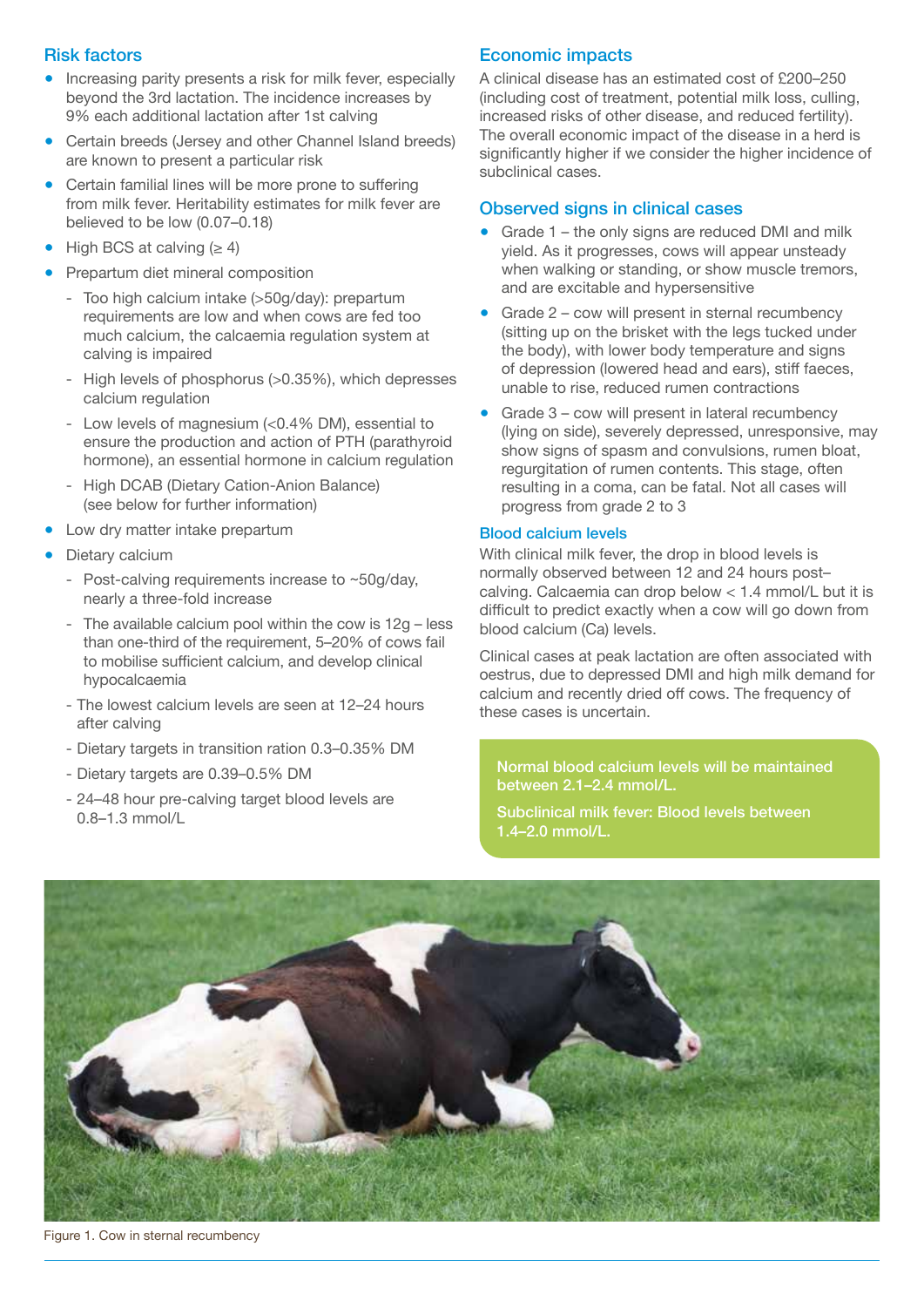

Flow diagram to demonstrate the knock on effect of hypocalaemia to other functions and diseases

## Treatment options

#### Clinical milk fever

- Treatment of clinical milk fever should be undertaken as quickly as possible
- Recumbency due to clinical milk fever if unresolved rapidly contributes at least a third of all 'downer cows'
- Grade 1 cases are best treated with an oral calcium drench or bolus, and monitored closely
- Grades 2 and 3 require intravenous administration of calcium salts; liaise with your veterinary surgeon

#### Preventative strategies

#### Individual Level

Targeted calcium supplementation around calving

● High-risk cows – BCS  $\geq 4$ ,  $\geq 3^{rd}$  parity, dystocia, caesarean section, case in previous lactation, familial lines, Channel Island breeds

- Use calcium boluses or drenches
	- Often supply 40–50 g of calcium (calcium chloride, calcium sulphate and/or calcium propionate)
	- Recommended calcium, 4 doses over period of 12 hours pre 24 hours post-calving
	- More practical and appropriate to administer one at calving and one 12–24 hours post-calving

#### Herd level

Blanket calcium supplementation to multiparous cows

- Use as per individual level
- May be appropriate for smaller herds as a strategy to control milk fever
- Can be costly and time-consuming